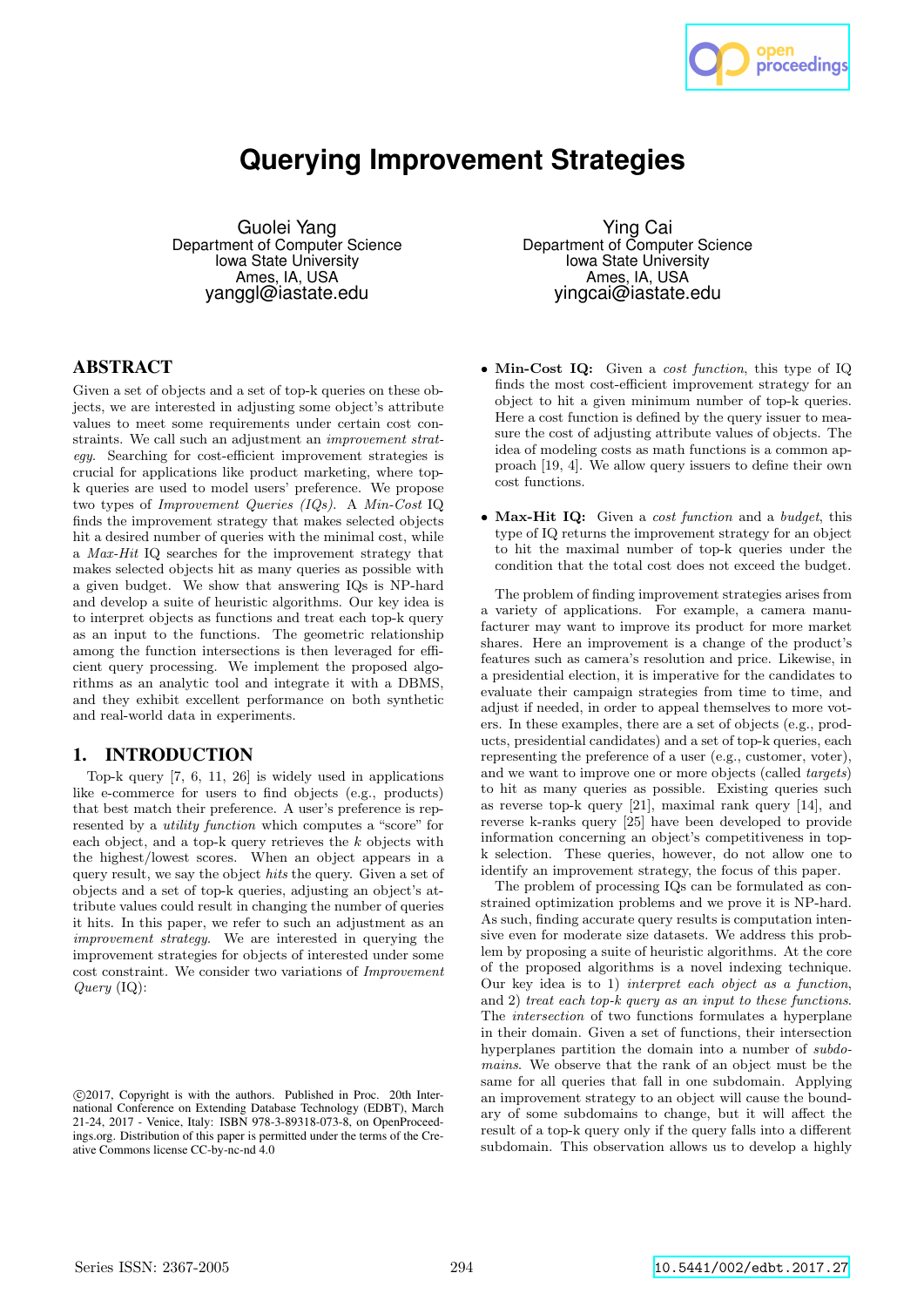efficient algorithm for IQ processing. We summarize our main contributions as follows:

- To our knowledge, this is the first to study the problem of object improvement, defined as adjusting the attribute values of the objects of interest. We prove the inherent intractability of the minimal cost/maximal hit improvement strategy searching problem.
- We propose the notion of *Improvement Query (IQ)*, which supplements the existing top-k query with the key information needed to develop effective improvement strategies. We propose two types of IQs: Min-Cost IQ and Max-Hit IQ. Given a user-defined cost function, the former IQ finds the most cost-efficient improvement strategy that achieves desired number of hits, while the latter one finds the improvement strategy that hits the maximal number of top-k queries with a given budget. We design efficient IQ processing algorithms based on a novel query indexing technique and an important observation.
- We implement the proposed techniques as an analytic tool and integrate it with the Database Management System (DBMS). The tool is thoroughly evaluated over synthetic and real-world data. The results show that our techniques demonstrate good performance, and the tool is scalable for large-scale users and objects.

The rest of the paper is organized as follows. We discuss related work in Section 2. In Section 3, we formally define the problem and give an overview of our solution. The proposed techniques for basic cases and complex scenarios are presented in Section 4 and Section 5 respectively. In Section 6, we describe our system implementation and present experiment results. We conclude the paper in Section 7.

# 2. RELATED WORK

Our work is closely related to the top-k query and other rank-aware queries. We briefly discuss some representative works as follows.

Top-k query: Several indexing techniques have been proposed for efficient processing of top-k queries. View-based techniques (e.g., [11, 8]) employs materialized views to retrieve top k, where objects are ranked according to arbitrary utility functions. Layer-based technique ( [6]) computes the convex hulls of data points, and organizes them in layers. Top-k queries are then processed from the outmost layer, which contains objects that are most likely to be in topk. The state-of-the-art technique is [26], which exploits the dominant relationship between objects. More specifically, an object  $p_i$  is said to *dominate* another object  $p_i$  if there exists no linear utility functions that ranks  $p_i$  lower than  $p_i$ . Thus there is no way for  $p_i$  to be include in a query result unless  $p_i$  is included first. As such, objects can be organized into groups based on their dominant relationship. This allows efficient processing of top-k queries. These techniques, however, are all limited to linear utility functions. The problem of non-linear utility function top-k selection is studied in [24] as k-constrained optimization problem, and addressed with a state-space indexing technique.

Other rank-aware queries: Top-k query has inspired a rich family of rank-aware queries, which are closely related to our research. Given a set of objects and a set of top-k

queries, a reverse top-k query [20, 21] retrieves the queries whose result contains a selected object. For less popular objects, a useful variant of reverse top-k query is the reverse k-ranks query, which can find the k queries whose rank of an object is the highest among all queries. A maximum rank query [14] computes the highest possible rank an object can achieve for any utility function. Unlike our work, the maximum rank is not achieved by adjusting attributes of the object itself, but by exploring different utility functions. It can find the maximum rank one object can get with respect to any query, but cannot provide information on how to increase the number of queries that an object hits. This makes it fundamentally different from our problem. These existing queries help one understand the current competitiveness of an object among its peers, but not improve the object to make it more competitive.

Another related work is [13]. It considers how to find the k objects from a dataset that can be upgraded with minimal cost. The goal of upgrade is to make the object appear on skyline of the dataset. An object is said to be on skyline if it is not worse in all dimensions than another object in the dataset. Each dimension is compared independently and no function is computed, therefore making an object to be on skyline is straightforward, and the major challenge addressed in [13] is how to efficiently find the k objects with lowest upgrading cost without traversing all objects. In contrast, finding optimal improvement strategy for even one object is NP-hard. Their proposed algorithm cannot solve our problem. A similar work [22] discusses how to efficiently create new products that appear on skyline of a given dataset. But it does not consider improving existing objects, thus less related to our work.

# 3. PRELIMINARIES

#### 3.1 Problem Definition

Consider a dataset  $D$  with  $n$  objects. Each object  $p_i$ is a point in the d-dimensional space, where each dimension represents a numerical attribute of the object. We use  $p_i^{(j)}$  to denote its j-th dimension's value. Each dimension can be continuous or discrete, finite or infinite. Let  $Q = \{q_1, q_2, ..., q_m\}$  denote a set of m top-k queries. Each query  $q_i$   $(1 \leq i \leq m)$  specifies a k value (i.e., the number of object to return) and a utility function which computes a score for each object. Together they represent a user's preference. The number of top-k queries hit by  $p_i$  is denoted by  $H(p_i)$ . We define improvement strategy as follows:

DEFINITION 1 (IMPROVEMENT STRATEGY). An improvement strategy s for an object  $p_i$  is a d-dimensional vector  $s =$  $\{s_1, s_2, ..., s_d\}$ , where  $s_i \in \mathbb{R}$  specifies how the *i*-th attribute is to be adjusted, i.e., applying  $s$  to  $p_i$  will replace  $p_i$  with a new object  $p'_i$ , where  $p'^{(j)}_i = p^{(j)}_i + s_j \ (1 \leq j \leq d)$ .

To illustrate, consider a camera dataset showed in Figure 1. Each camera has three discrete attributes resolution, storage, and price. Together they determine the camera's rank for a given top-k query. Let  $s = \{5, 2, -50\}$  be an improvement strategy. Applying s on a camera means to increase the camera's resolution by 5 Megapixel, increase its storage by 2 GB, and decrease its price by \$50. For example, applying  $s$  on camera  $p_1$  will result in a new object  $p'_1 = \{15, 4, 200\}$ . Note that after the improvement,  $p'_1$ 's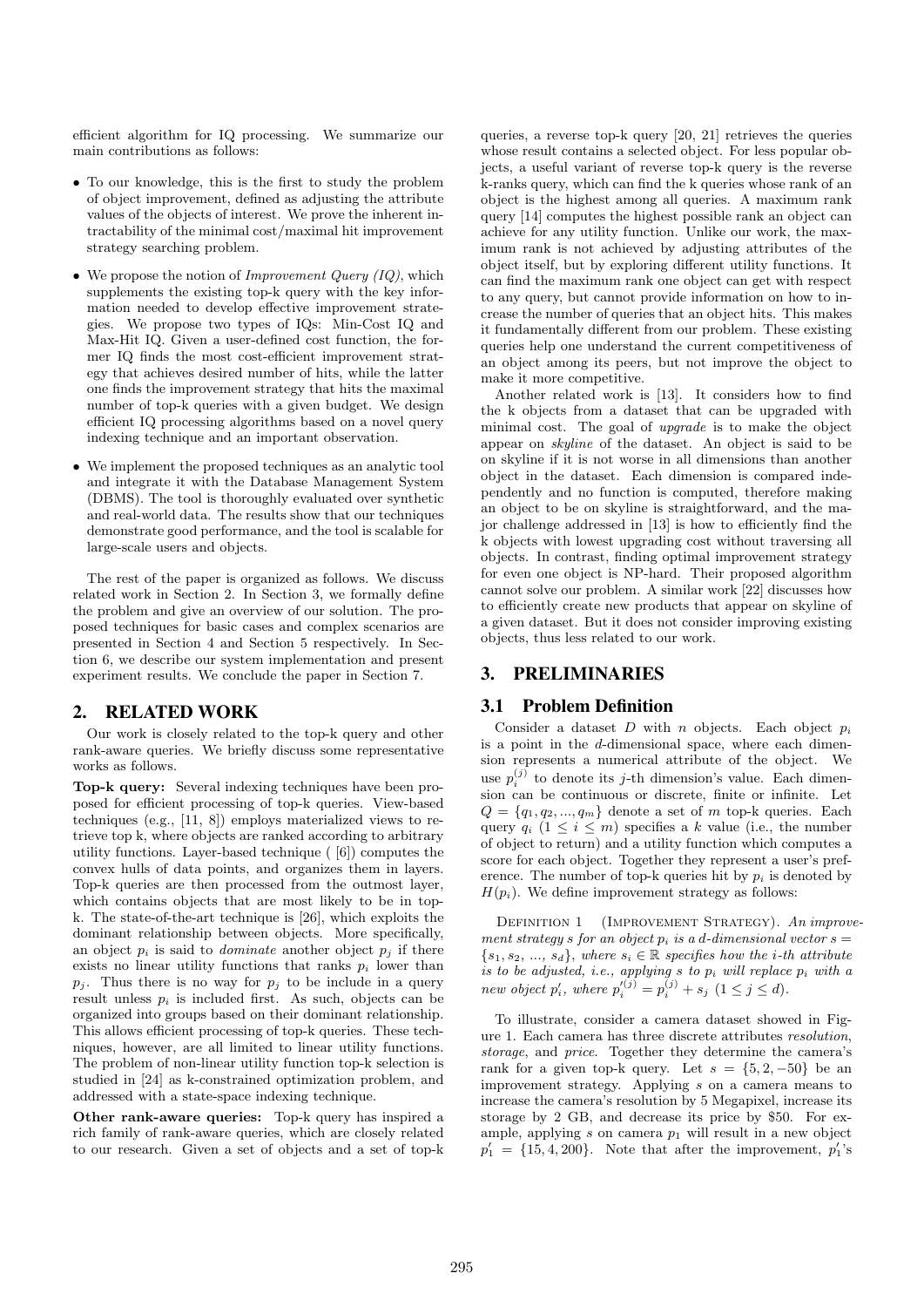| $\Box$ | resolution (Megapixel) | storage $(GB)$ | price(3) |
|--------|------------------------|----------------|----------|
|        |                        |                | 250      |
| $p_2$  |                        |                |          |
| .      | .                      | $\cdots$       | .        |
|        |                        |                |          |

Cameras

|       | <i>resolution</i> ( <i>Megapixel</i> ) | storage (GB) | price (S) |
|-------|----------------------------------------|--------------|-----------|
|       |                                        |              | 200       |
| $p_2$ |                                        |              | 340       |
| .     | .                                      | .            | .         |

 $↓$  Applying  $s = \{5, 2, -50\}$  to  $p_1$ 

|  |  |  |  |  | Top-k queries represent users' preference for camera |  |  |
|--|--|--|--|--|------------------------------------------------------|--|--|
|--|--|--|--|--|------------------------------------------------------|--|--|

| ID             | Utility function                               | $top-k$ |
|----------------|------------------------------------------------|---------|
| q <sub>1</sub> | $5.0* resolution + 3.5* storage - 0.05* price$ | $k=1$   |
| $q_2$          | $2.5* resolution + 7.0* storage - 0.08* price$ | $k=1$   |
|                |                                                |         |

Figure 1: Example of improvement strategy for cameras

rank becomes higher than that of  $p_2$  for both queries  $q_1$  and q2.

For ease of presentation, we will simply use  $p'_i = p_i + s$  to denote the improved object  $p'_i$  that is derived by applying s on  $p_i$ . An improvement strategy aims to make a target object appear in more query results. Given an improvement strategy s, we measure its effectiveness in improving object  $p_i$  as the number of top-k queries hit by  $p'_i = p_i + s$ , denoted by  $H(p'_i)$ . A larger  $H(p'_i)$  means more effective that s is in improving  $p_i$ .

Improving an object requires resources such as time and money. We let the query issuer specify such resource requirements using a *cost function*  $Cost_{p_i}(s)$ , which computes the cost of applying strategy s to object  $p_i$ . There is rich literature on how to model product costs using math functions and interested readers are referred to [19, 4, 2] for details. Here we simply assume the cost functions are provided by the query issuer. Our research is aimed at finding two kinds of improvement strategies:

DEFINITION 2 (MIN-COST IMPROVEMENT STRATEGY). Given an improvement goal that is to hit at least  $\tau \in \mathbb{I}$ queries, an improvement strategy s for  $p_i$  is a **minimal cost**  $\emph{improvement strategy w.r.t. some cost function } Cost_{p_i} \emph{ if }$  $H(p_i + s) \geq \tau$  and  $Cost_{p_i}(s)$  is minimized.

DEFINITION 3 (MAX-HIT IMPROVEMENT STRATEGY). Given a budget  $\beta \in \mathbb{R}$ , an improvement strategy s for  $p_i$  is a maximal hit improvement strategy w.r.t. some cost function  $Cost_{p_i}$  if  $Cost_{p_i}(s) \leq \beta$  and  $H(p_i + s)$  is maximized.

Accordingly, we define two types of Improvement Queries (IQs). A Min-cost IQ let user query minimal cost improvement strategies for selected objects. Similarly, a Max-Hit IQ returns the maximal hit improvement strategies. We will show later in Section 4 that searching for the two types of improvement strategies are NP-Hard even for one target object, and the problem becomes more complex when trying to improving multiple target objects. As such, our goal is to develop highly efficient heuristic algorithms.

#### 3.2 Interpreting Objects as Functions

Our key idea is to interpret each object as a function and treat each top-k query as a function input. This is different from existing works where queries are considered as utility functions and objects as their input. We use the most common linear utility functions[7, 6, 11, 26] as an example to explain our idea.

For linear utility functions, each query  $q_i \in Q$  is a ddimensional vector  $q_i = \{q_i^{(1)}, q_i^{(2)}, ..., q_i^{(d)}\}$  that assigns a weight to each attribute of an object and computes the weighted sum. For simplicity, we use the same assumption as existing works that all queries are normalized, i.e.,  $q_i^{(j)} \in [0,1]$  for any dimension j. In our solution, we treat each object  $p_i$  as a linear function  $f_i$ , where  $p_i^{(j)}$  is the j-th coefficient. It takes a query  $q$  as input and computes the ranking score of  $p_i$ :

$$
f_i(q) = \sum_{j=1}^d q^{(j)} p_i^{(j)} \tag{1}
$$

Note that the ranking score is the same as the weighted sum. The difference is that a query is now treated as a function parameter while the object attribute values are treated as function coefficients. As such, the set of objects  $D$  is interpreted as a set of functions  $D = \{f_1, f_2, ..., f_n\}$ . When causing no ambiguity, we will use  $p_i$  and  $f_i$  interchangeably to refer to the same object. To evaluate a top-k query  $q$ , we compute  $f_1(q), f_2(q), ..., f_n(q)$  and select the k functions with lowest output values.

The intersection of two functions  $f_i$  and  $f_j$  creates a hyperplane in the d-dimensional domain space. The intersection partitions the domain into two subdomains, namely above and below. For any input  $q$  falls in the above subdomain, we have  $f_i(q) > f_i(q)$ , and for any input q in the below subdomain, we have  $f_i(q) < f_j(q)$ . The intersections of all functions partition the domain space  $D$  into a number of subdomains, and the functions can be strictly sorted in each of these subdomains. That is, if there exists a query point q in a subdomain such that  $f_i(q) > f_j(q)$  (or  $f_i(q) < f_j(q)$ ), then for any other query point  $p$  in the same subdomain, we have  $f_i(p) > f_j(p)$  (or  $f_i(p) < f_j(p)$ ). As a result, the rank of a function  $f_i$  remains the same for any two queries  $q_x$  and  $q_y$  as long as they fall in the same subdomain.

Applying an improvement strategy s to  $p_i$  will cause the intersections involving  $f_i$  to *tilt* towards some direction determined by s. The boundaries of some subdomains will also move. As showed in Figure 2, it may cause some query points to move to a different subdomain (e.g., move from above to below some intersections). We have two important conclusions.

FACT 1. An improvement strategy s affects the result of a query q if and only if q is moved to a different subdomain after applying s to  $p_i$ . Thus, if no query point is moved to a different subdomain, we have  $H(p_i + s) = H(p_i)$ .

FACT 2. The rank of two functions  $f_i$  and  $f_j$  must be switched in the ranking result of some query q, if and only if q is moved from above (or below) to below (or above) of the intersection of  $f_i$  and  $f_j$ .

The proofs of the two conclusions are straightforward. Due to limited space, we refer readers to [9, 16] for proof details. These facts suggest an efficient way to evaluate a given improvement strategy s. First, we apply s to  $p_i$  and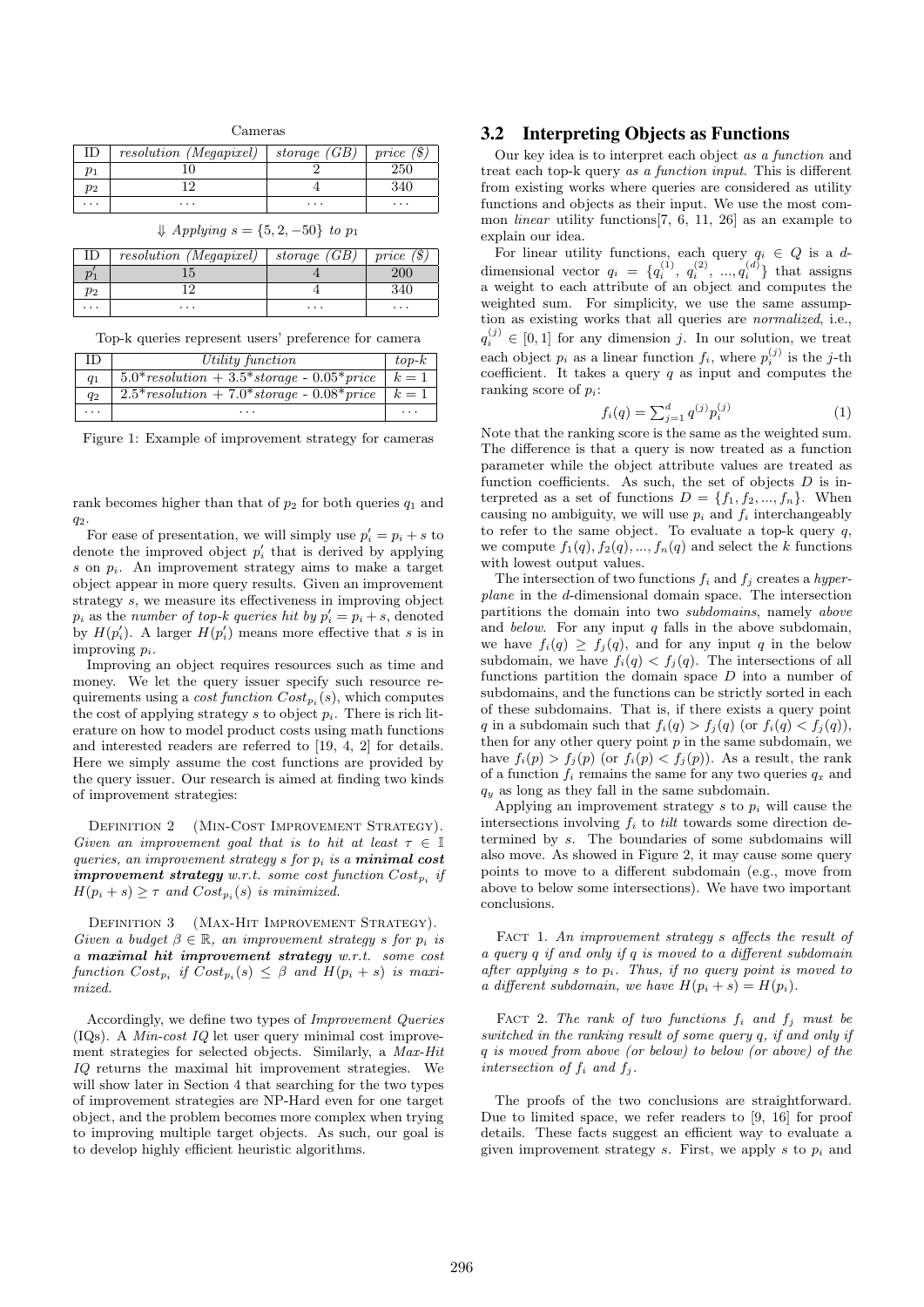

Figure 2: An improvement strategy affects subdomain boundaries and query results

find all the query points that are moved to a different subdomain. Then, for each query point found, check if  $p_i$  appears in its result and update  $H(p_i + s)$  accordingly. The challenge now is, how to efficiently determine (without traverse all query points or subdomains) which query points are moved to which subdomains before and after applying an improvement strategy, and then compute their results. We discuss this approach in detail in the next section.

# 4. PROPOSED SOLUTION

We first introduce an *Efficient Strategy Evaluation* (ESE), which group query points by subdomains and index them using multidimensional data structures such as R-tree [10] or X-tree [3]. We will then discuss how to use ESE as a building block for efficiently processing of IQs. Here we consider only one target object with linear utility functions. Nevertheless, our techniques allow users to select multiple objects as targets, use different cost functions for each object, and query improvement strategies with non-linear utility functions, which we will discuss later in Section 5.

# 4.1 Efficient Strategy Evaluation (ESE)

Given an improvement strategy s for  $p_i$ , we need to compute its effectiveness in improving  $p_i$ , i.e., counting the number of top-k queries that include  $p'_i = p_i + s$  in their result. For this purpose, existing solutions such as Reverse  $top-k$  Threshold Algorithm (RTA) [21] can be used. These schemes, however, support only linear utility functions. In particular, they are less efficient when a less number of queries include the object in their result. When  $H(p_i + s)$ increases, their performance will drop significantly. Here we present an approach that works better for our purpose.

Given the intersection of two functions  $f_i$  and  $f_i$ :

$$
\sum_{j=1}^{d} q^{(j)} (p_i^{(j)} - p_l^{(j)}) = 0
$$
 (2)

Equation 3 represents the new intersection hyperplane after some improvement strategy s is applied to  $p_i$ .

$$
\sum_{j=1}^{d} q^{(j)}(p_i^{(j)} + s_j - p_l^{(j)}) = 0
$$
\n(3)

The area bounded between the old and new intersection hyperplanes represented by Equation 2 and 3 formulates a subspace (e.g., the shadow area showed in Figure 2) inside the function domain space. We define this subspace as the affected subspace of s. It contains all the query points whose result are affected by applying  $s$  to  $p_i$ . To efficiently retrieve and evaluate such queries, we group all queries by their subdomains and index them with an R-tree.

|  |  | Algorithm 1 $FindSubdomains (I, Q)$ |  |  |  |
|--|--|-------------------------------------|--|--|--|
|--|--|-------------------------------------|--|--|--|

|     | 1: $d \leftarrow newSubdomain()$                              |
|-----|---------------------------------------------------------------|
|     | 2: $Subdomains.add(d)$                                        |
|     | 3: for all $q \in Q$ do                                       |
| 4:  | $q.subdomain \leftarrow d$                                    |
|     | $5:$ end for                                                  |
|     | 6: for all $I_i \in I$ do                                     |
| 7:  | <b>for all</b> Subdomain $d \in Subdomains$ such that d over- |
|     | laps $I_i$ do                                                 |
| 8:  | $d_{above} \leftarrow newSubdomain()$                         |
| 9:  | $d_{above}.boundaries.add(I_i, above)$                        |
| 10: | $d_{below} \leftarrow newSubdomain()$                         |
| 11: | $d_{below}.boundaries.add(I_i, below)$                        |
| 12: | for all q falls in d do                                       |
| 13: | if q falls above $I_i$ then                                   |
| 14: | $q.subdomain \leftarrow d_{above}$                            |
| 15: | else                                                          |
| 16: | $q.subdomain \leftarrow d_{below}$                            |
| 17: | end if                                                        |
| 18: | end for                                                       |
| 19: | if $d_{above}$ contains query then                            |
| 20: | $Subdomains.add(d_{above})$                                   |
| 21: | end if                                                        |
| 22: | if $d_{below}$ contains query then                            |
| 23: | $Subdomains.add(d_{below})$                                   |
| 24: | end if                                                        |
| 25: | end for                                                       |
|     | $26:$ end for                                                 |
|     | 27: Return Subdomains                                         |
|     |                                                               |

Group query points by subdomain: Subdomains are partitioned using intersection hyperplanes of functions in D. Thus we need first to find the intersections created by the functions. This can be efficiently done using intersection discovery algorithms such as the plane sweeping algorithm [15]. We then partition the function domain into subdomains gradually, by considering function intersections one at a time.

Let  $I = \{I_1, I_2, ..., I_m\}$  be the set of all function intersections. An intersection hyperplane  $I_i$  partitions the domain space into two subdomains: subdomain above and subdomain below the intersection. As such, it also partitions the query points  $Q$  into two groups, above and below. Note that queries fall on the intersection hyperplane can be treated as above it with no affect on the proposed algorithm. Whether a query point q falls above or below  $I_i$  is checked as follows. Let  $I_i$  be the intersection of some functions  $f_a$  and  $f_b$ . A query q falls above  $I_i$  if and only if  $f_a(q) - f_b(q) \leq 0$ . Otherwise  $q$  is below  $I_i$ . These two groups of queries can then be further partitioned by considering another inter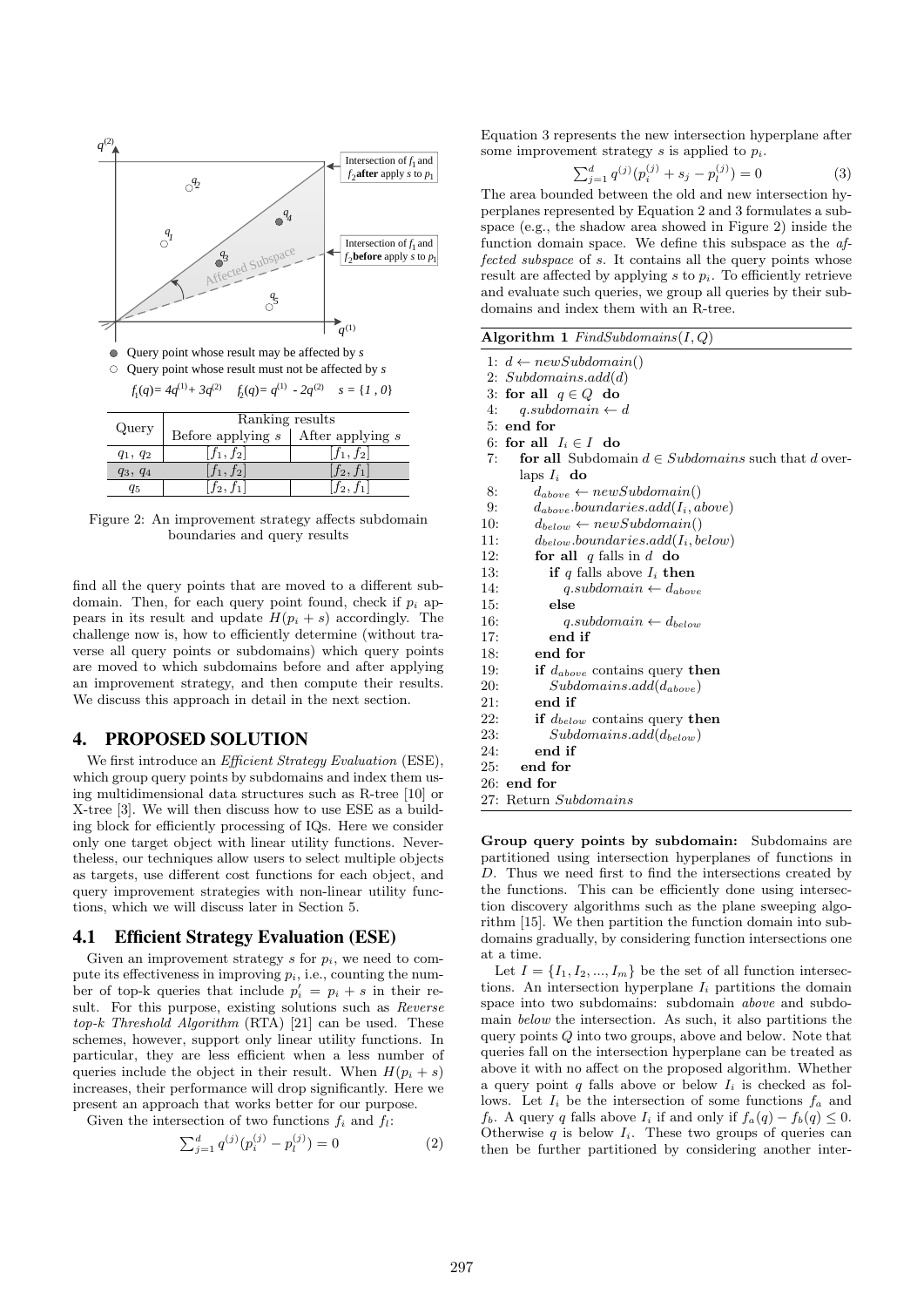section. We repeat this binary space partitioning process until no group can be further partitioned. At the end, for each query, we add an attribute Subdomain that contains a unique subdomain ID, recording the subdomain that contains the query point. If all query points in a sub-tree have the same Subdomain value, then we can mark this on the root-node of the sub-tree, instead of storing the same information for each query point. Note that we can also find which intersection serves as a boundary of a subdomain during this process. Finally, to save space, all the subdomains that contain no query point are simply discarded. A more formal description of this process is given in Algorithm 1.

Once the index is in place, computing  $H(p_i+s)$  is straightforward. We only need to evaluate (or re-evaluate, if it is already evaluated) all queries falling in the affected subspaces. To check whether a query point  $q$  falls in the affected subspace, it is not necessary to solve the system of Equation 2 and 3. It is determined by two boundary conditions:

$$
\sum_{j=1}^{d} q^{(j)}(p_i^{(j)} - p_l^{(j)}) \ge 0
$$
\n(4)

$$
\sum_{j=1}^{d} q^{(j)}(p_i^{(j)} + s_j - p_l^{(j)}) < 0 \tag{5}
$$

which is equivalent to a range query over the R-tree index, where the query range is the affected subspace (ruled by the boundaries of the function domain, if any). However, evaluating queries in the affected subspace may still be expensive if the affected subspace is large. Here we propose two methods to avoid complete re-evaluation of any query.

First, by Fact 2, if  $q$  falls in the affected subspace after  $s$ is applied, the new ranking result of  $q$  can be generated by simply switching the rank of  $f_i$  and  $f_l$  in the original ranking result. If  $q$  is not in the affected subspace, its result must remain the same. Additionally, if  $f_l$  was not in the top-k result of  $q$ , it indicates that after applying the improvement strategy,  $f_i$  cannot be in the top-k of the q because it only switches order with  $f_l$ . As such, we can rapidly eliminate unaffected queries.

Second, all query points fall in the same subdomain share exactly the same ranking result. Thus at most one query needs to be evaluated per subdomain. Recall that we have already grouped query points by their subdomains in the indexing step, and marked for each query which subdomain contains it. Let  $TP(p_i) \subseteq Q$  denote the set of queries hit by  $p_i$ . The pseudocode of this ESE approach is given in Algorithm 2.

We first find all the affected subspace(s) for the given strategy s. This is done by checking all function intersections involving  $f_i$  among the intersections found in the indexing stage. For each query point that falls in an affected subspace of s, we check its query result. If the query has not been evaluated yet, then evaluate it and cache the result for future use (note that at most one query result needs to be cached per subdomain). Otherwise, use the aforementioned function-switching method to rapidly generate its result. For each subdomain, only one query needs to be evaluated, and the result can be shared for all other queries. In ESE, each top-k query needs to be evaluated for at most once, and the result of a large proportion of queries can be generated by re-using the result of their nearby queries, given that they fall in the same subdomain.

#### 4.2 Improvement Strategy Searching

#### *4.2.1 Min-Cost Improvement Strategy*

Algorithm 2  $EfficientStrategyEvaluation(p_i, s)$ 

| 1: $H(p_i + s) \leftarrow  TP(p_i) $                               |
|--------------------------------------------------------------------|
| 2: for all $f_l \in D$ intersects $f_i$ and $f_l \neq f_i$ do      |
| 3:<br>Find the affected subspace                                   |
| for all $q$ falls in the affected subspace do<br>4:                |
| 5:<br>if q is not evaluated then                                   |
| 6:<br>evaluate $q$                                                 |
| 7:<br>end if                                                       |
| 8:<br>Switch the rank of $f_i$ and $f_i$ ;                         |
| 9:<br>for all $q_j$ falls in the same subdomain as q do            |
| if $q_i \notin TP(p_i)$ and $q_i \in TP(p_i + s)$ then<br>10:      |
| $H(p_i + v) + +$ :<br>11:                                          |
| else if $q_i \in TP(p_i)$ and $q_i \notin TP(p_i + s)$ then<br>12: |
| $H(p_i + v) -$<br>13:                                              |
| end if<br>14:                                                      |
| end for<br>15:                                                     |
| end for<br>16:                                                     |
| $17:$ end for                                                      |
| 18: Return $H(p_i + s)$                                            |

Let  $p_i$  be the object to be improved. Given an improvement strategy s, we have the improved object  $p'_i = p_i + s$ . We use  $p_{j,k}$  to denote the k-th ranked object of query  $q_j$ . In order for  $p'_i$  to be in the result of  $q_j$ , the following condition must hold:

$$
f_i'(q_j) < f_{j,k}(q_j) \tag{6}
$$

That is, the ranking score of  $p'_i$  must be less than that of  $q_{j,k}$ . Here  $f_{j,k}$  is  $p_{j,k}$ 's corresponding function and  $f'_i$  that of  $p'_i$ . We have variable  $x_j = 1$  if  $p'_i$  appears in the result of  $q_j$  and  $x_i = 0$  otherwise. For the min-cost improvement strategy, the goal is to minimize the cost under the condition that  $p'_i$ can hit at least  $\tau$  queries. This problem can be formulated as a constrained optimization problem:

minimize  $Cost_{p_i}(s)$  $(s)$  (7)

subject to 
$$
\sum_{j=1}^{m} x_j \geq \tau
$$
 (8)

$$
f_i'(q_j) < f_{j,k}(q_j) + (1 - x_j)C \quad \forall j \in [1, m] \tag{9}
$$

$$
x_j \in \{0, 1\} \qquad \forall j \in [1, m] \tag{10}
$$

where  $C$  denotes a very large number that exceeds the highest score of all objects. Constraint 8 guarantees that the improved object hits at least  $\tau$  queries, while Constraint 9 ensures that Equation 6 is satisfied for each hit query. Note that the improvement strategy must also be Valid. That is, all attribute values of the improved object must not exceed the allowed range. For simplicity, here we assume  $p_i$ is defined on  $\mathbb{R}^d$ , thus the trivial condition  $p_i + s \in \mathbb{R}^d$  is omitted in the above formulation. Nevertheless, in the case where this certain limitation on the value of the  $i$ -th attribute, additional constraints on  $s_i$  can be added to reflect such requirements for valid improvement strategies. For example, if the user does not allow value of the  $i$ -th attribute of the target object to be adjusted at all, we can simply add a constraint  $s_i = 0$ .

The formulated problem is an integer linear programming problem [23], which has been studied extensively and no efficient algorithm is known. The problem of searching for the min-cost improvement strategy actually is NP-hard. We prove it with a reduction from the Minimal Set Cover problem, which is known to be NP-hard.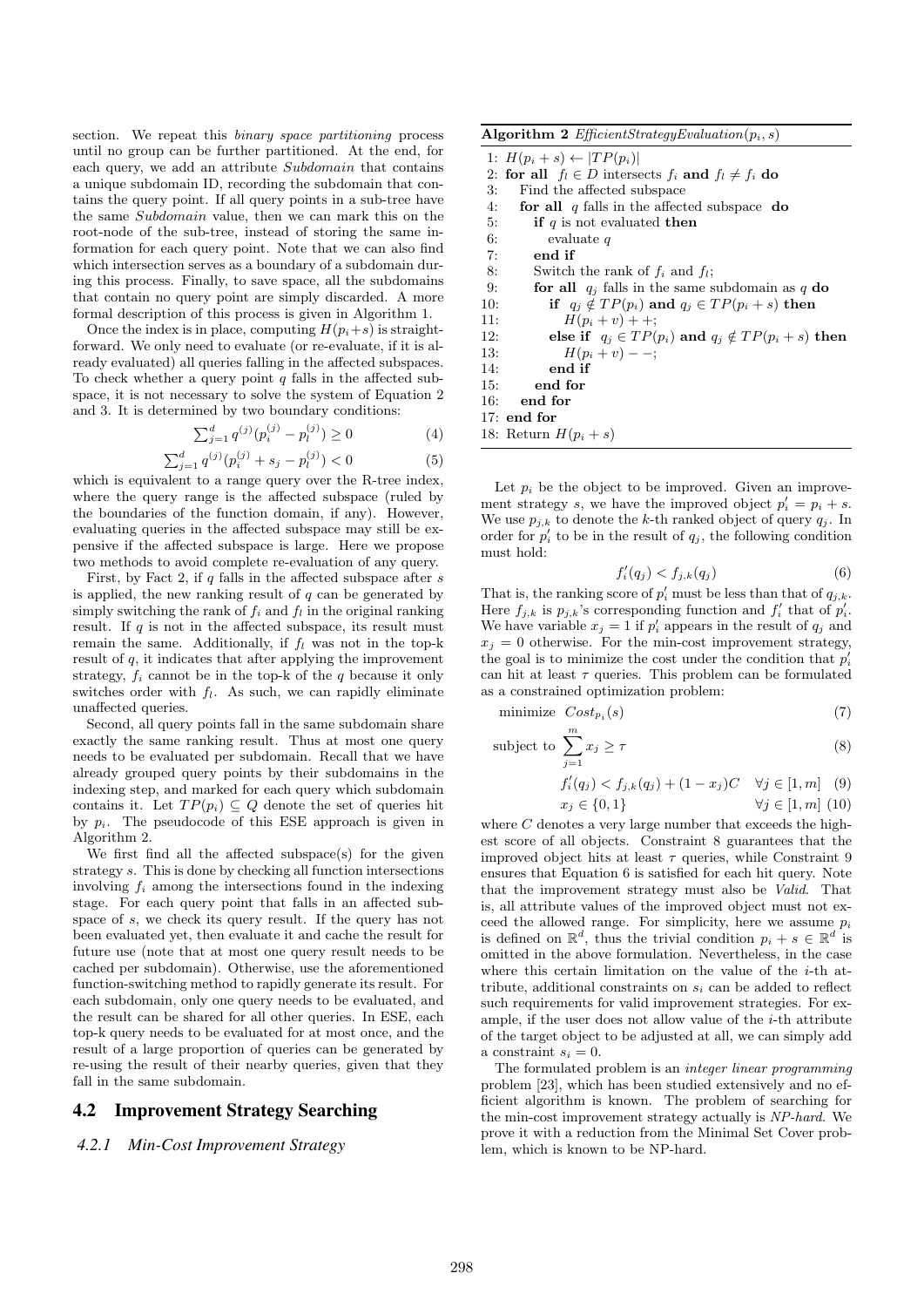DEFINITION 4 (MINIMAL SET COVER). Given a set  $U =$  $\{u_1, u_2, ..., u_n\}$  and  $S = \{S_1, S_2, ..., S_m\}$  where  $S_i \subseteq U$ . Find the minimal number of subsets in S whose union is U.

Reduction from Minimal Set Cover to Min-cost Improvement Strategy: An instance of minimal set cover problem can be converted to an instance of the min-cost improvement strategy problem as follows: Create a top-1 query  $q_i$  for each element  $u_i \in U$  with utility function:

$$
u_i(p) = w_{i1} * p^{(1)} + w_{i2} * p^{(1)} + \dots + w_{im} * p^{(m)} \qquad (11)
$$

and set weight  $w_{ij}$  to 1 if  $u_i \in S_j$ , and  $w_{ij} = 0$  if otherwise. Suppose the objects are ranked by their utility scores in non-increasing order. Create two  $m$ -dimensional objects  $p_0$ and  $p_1$ , such that all attributes of  $p_0$  are set to 0 and all attributes of  $p_1$  are set to  $1/(m+1)$ . Therefore  $H(p_0) = 0$ and  $H(p_1) = n$ . The goal is to improve  $p_0$  such that  $H(p_0) =$  $\tau = n$ . We impose a simple linear cost function:

$$
Cost_{p_0}(s) = s_1 + s_2 + \dots + s_m \tag{12}
$$

such that the cost of adjusting any attribute of  $p_1$  is equally expensive. Additionally, each attribute of  $p_0$  is discrete and can only be 0 or 1. Note that covering an element  $u_i \in U$  is equivalent to hitting query  $q_i$  with  $p_0$ . In order to do so, an improvement strategy must adjust at least one attribute  $p^{(j)}$ of p from 0 to 1 where  $w_{ij} = 1$ , which indicates that subset  $S_i$  should be selected to cover  $u_i$ . The total improvement cost is equal to the number of selected subsets. As such, a min-cost improvement strategy for the converted instance can be translated into a minimal set cover for the original instance.

We now propose a heuristic algorithm (Algorithm 3) which leverages the proposed ESE algorithm to search for the suboptimal strategy. The algorithm consists of multiple iterations. In each iteration, it first computes for each query  $q_j \in Q$ , a strategy  $s_j$  such that  $p'_i = p_i + s_j$  can hit it with the minimal cost. This step generates a set of  $S$  of *candidate im*provement strategies. Then we apply to  $p_i$  the strategy  $s \in S$ with the minimal cost per hit query  $Cost_{p'_i}(s)/H(p'_i + s)$ . Repeat this process until  $p'_i$  hits at least  $\tau$  queries. In each iteration, we call the ESE algorithm as a subroutine to compute  $H(p'_i + s_j)$ .

Algorithm 3  $MinCostIQ(p_i, \tau, Cost_{p_i})$ 

1:  $p'_i \leftarrow p_i$ 2: while  $H(p'_i) < \tau$  do 3:  $S \leftarrow \emptyset$ 4: for each query  $q_j \in Q$  and  $\notin TP(p'_i)$  do 5:  $s_j \leftarrow \arg \min Cost_{p'_i}(s)$  such that  $q_j \in TP(p'_i + s)$ 6: Compute  $H(p'_i + s_j)$ 7:  $S.add(s_i)$ 8: end for 9: Find  $s \in S$  with minimal  $Cost_{p'_i}(s)/H(p'_i + s)$ 10: if  $H(p'_i + s) \leq \tau$  then  $11:$  $i' = p'_{i} + s$ 12: else 13: Return  $s \in S$  with minimal  $Cost_{p'_i}(s)$  and  $H(p'_i +$  $s$ )  $>$   $\tau$ 14: end if 15: end while 16: Return  $s = p'_i - p_i$ 

Note that the algorithm requires to find the minimal cost

strategy  $s_j$  that hits a query  $q_j$ . It formulates a singleconstraint optimization problem:

$$
\text{minimize } Cost_{p_i}(s) \tag{13}
$$

$$
subject to f'_{i}(q_{j}) < f_{j,k}(q_{j})
$$
\n
$$
(14)
$$

which can be efficiently solved using standard math tools like [12].

The proposed algorithm can be considered a greedy one, since it always selects the improvement strategy with maximal efficiency-cost ratio at each step. The rational behind the algorithm is based on the following observation: The average cost per hit query is minimized in a min-cost improvement strategy, comparing with any other improvement strategies that hit the same number of queries. The proposed algorithm tries to minimize the average cost per hit query at each iteration. This greedy method reduces size of the searching space to  $O(m)$  per iteration, and the number of iterations is bounded by  $\tau$ . In comparison, exhaustive search takes at least  $O(2^m)$  steps.

Similar to other greedy algorithms, our algorithm may terminate with a local optimum. Nevertheless, our experiment shows the algorithm is efficient enough to answer users' IQs interactively (i.e., a user hardly feels waiting time) with a regular desktop computer. Although the cost of the improvement strategy found may be sub-optimal, it greatly outperforms other methods such as simple greedy search (i.e., always try to hit the query with the least cost, repeat until hit enough queries) and random search (i.e., return a randomly generated improvement strategy), which we will discuss later. To sum up, this algorithm offers a good tradeoff between improvement cost and feasibility.

Processing Min-Cost IQs: To issue a min-cost IQ, the query issuer first defines a cost function  $Cost_{p_i}$  for the selected target  $p_i$  and specifies a desired  $\tau$ . The system then uses Algorithm 3 to find the improvement strategy that satisfies the desired number of hits. For query issuers who indeed want the optimal strategy, we also provide them with the option of exhaustively strategy searching, which uses mathematical optimization tools (e.g., [12]) to solve the above optimization problem. However, due to the intractability of the problem, this algorithm is only feasible for very small datasets.

#### *4.2.2 Max-Hit Improvement Strategy*

Recall that the goal of maximal hit improvement strategy is to maximize the number of queries hit by the improved object with the constraint that the total cost does not exceed a given budget  $\beta$ . Similarly, we formulate the following optimization problem.

$$
maximize H(p_i + s)
$$
\n(15)

subject to  $Cost_{p_i}(s) \leq \beta$  (16)

$$
f'_{i}(q_{j}) < f_{j,k}(q_{j}) + (1 - x_{j})C \quad \forall j \in [1, m] \tag{17}
$$

$$
x_j \in \{0, 1\} \qquad \forall j \in [1, m] \tag{18}
$$

The target function computes the hit number of the improved object, while Constraint 16 corresponds to the limited budget. The meaning of Constraint 17 is the same as the minimal cost improvement strategy problem. It is easy to see that searching for maximal hit improvement strategy is also NP-Hard, because the minimal cost improvement strategy problem reduce to it.

Reduction from Min-Cost Improvement Strategy to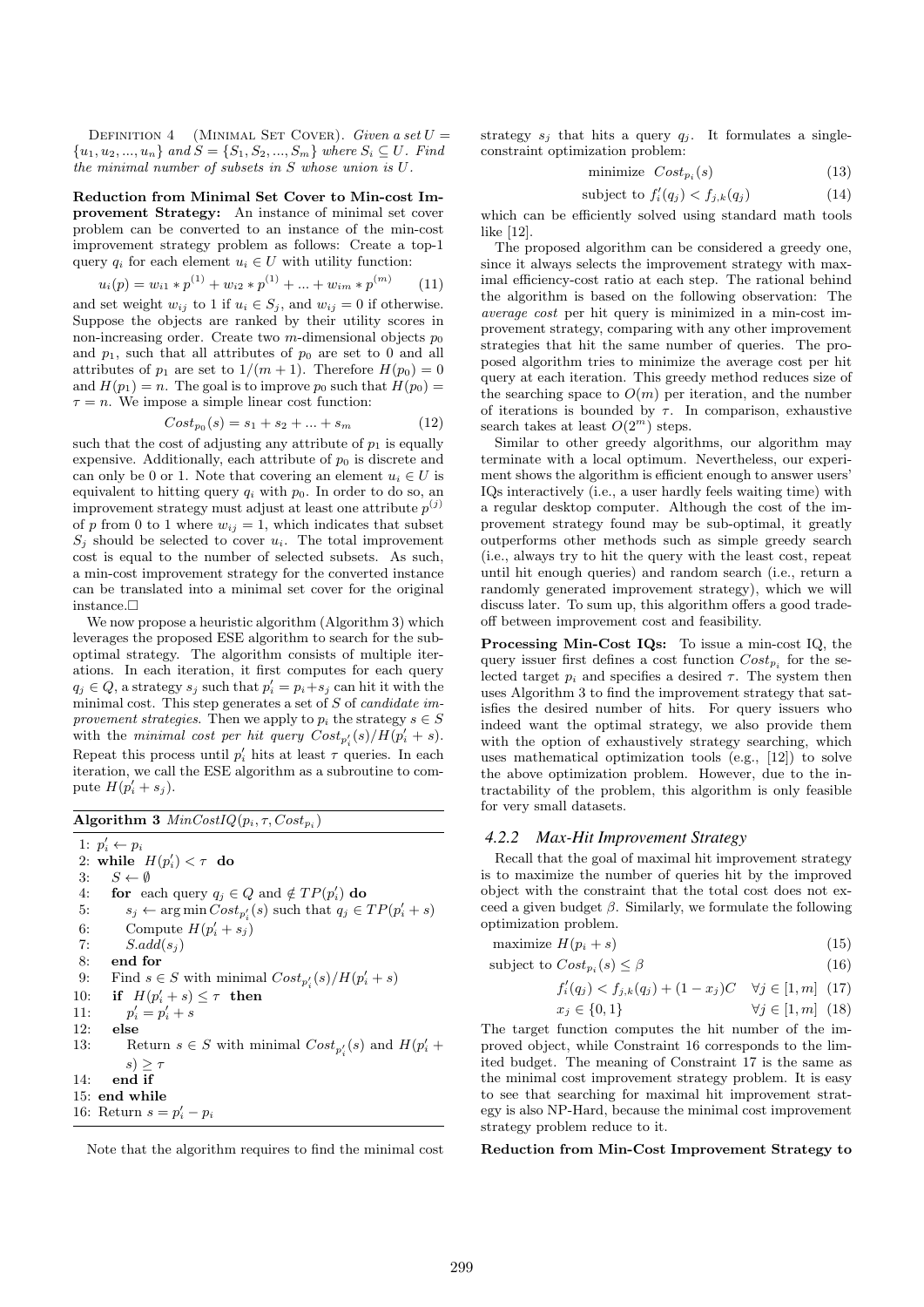Max-Hit Improvement Strategy: Let  $MaxHit(p_i, \beta, \beta)$  $Cost_{p_i}$ ) be a subroutine that finds the maximal hit improvement strategy. We show how to find the minimal cost improvement strategy for  $p_i$  with desired hit  $\tau$  by calling the subroutine. Let  $x_{max}$  be the cost required to hit all top-k queries, which can be treated as a constant. The minimal cost that we are looking for must fall in  $[0, x_{max}]$ , so we can search for the minimal cost strategy with a binary searching process. We start by setting  $\beta$  to an initial value x such that  $x_{max} > x > 0$ , and use the subroutine to find s such that  $p_i + s$  hit the maximal number of queries. If  $H(p_i + s) \geq \tau$ , it means the minimal cost required to hit  $\tau$  queries is no greater than  $x$ . Thus we refine the searching range by setting  $\beta$  to a new value in  $[0, x]$  and repeat the process. Similarly, if  $H(p_i + s) < \tau$ , it indicates the minimal cost required must be larger than x and thus we set  $\beta$  to a new value in  $[x, x_{max}]$ . Regardless of the initial value, this binary searching process can find the minimal cost improvement strategy within  $\log x_{max}$  attempts (i.e., by calling  $MaxHit(p_i, \beta)$  for at most  $\log x_{max}$  times, which is linear).

The above proof demonstrates that the two improvement strategies, namely min-cost and max-hit, are closely related to each other. The two types of improvement strategies share a similar characteristic: the cost per hit query is minimized for a max-hit improvement strategy, comparing with any other improvement strategies with the same cost. As such, we modify the greedy searching Algorithm 3 to process max-hit IQs. The algorithm uses a similar searching method which looks for the most cost-efficient improvement strategy in each iteration, and the iterations terminate when all budget is used, or there is not enough budget to cover more queries.

Algorithm 4  $MaxHitIQ(p_i, \beta, Cost_{p_i})$ 

1:  $p'_i \leftarrow p_i$ 2:  $s* \leftarrow 0$ 3: while  $Cost(p_i)(s*) < \beta$  do 4:  $S \leftarrow \emptyset$  $S \leftarrow \emptyset$ 5: for each query  $q_j \in Q$  and  $\notin TP(p'_i)$  do 6:  $s_j \leftarrow \arg \min Cost_{p'_i}(s)$  such that  $q_j \in TP(p'_i + s)$ 7: Compute  $H(p'_i + s_j); S.add(s_j)$ 8: end for 9: Find  $s \in S$  with minimal  $Costp'_i(s)/H(p'_i + s)$ 10: if  $Cost(p_i)(s*) + Cost(p_i)(s) \leq \beta$  then 11:  $s * + = s$ 12: else 13: **for** each  $s \in S$ , sorted by cost **do** 14: **if**  $Cost(p_i)(s*) + Cost(p_i)(s) \leq \beta$  then<br>15:  $s* + = s$  $s * + = s$ 16: end if 17: end for 18: Break 19: end if 20: end while 21: Return s∗

Processing Max-Hit IQs: A max-hit IQ consists of target object(s), corresponding cost function(s), and a budget  $β$ . The improvement strategy that satisfies the budget constraint is then returned to the user by Algorithm 4. For convenience, we will refer to Algorithms 3 and 4 together as the Efficient-IQ algorithm. Similarly, we also provide the exhaustive search option in our implementation.

# 4.3 Data updating

Add/Remove a query: When a query point is added to or removed from Q, the R-tree needs to be updated. Adding or removing an indexed point on R-tree is easy. However, when a new query point is added, we need to find which subdomain contains it. We can use Algorithm 1 but only on the newly added query point to find its subdomain. This is usually not necessary. We observe that, if a new query point  $q$  falls closely to a group of other query points which are all in a subdomain  $d$ , then it is very likely that  $q$  also falls in  $d$ . Fortunately, we can quickly check if  $q$  falls in  $d$ by verifying the above/below relations between  $q$  and the boundary intersections of d as in Algorithm 1. Based on this observation, we propose to use the subdomain(s) of the k-Nearest Neighbour of  $q$  as candidate subdomain of  $q$ , and use Algorithm 1 only if  $q$  is not in any of these candidates.

Add/Remove an object: Adding or removing an object will cause the boundary of subdomains to change. Thus, similar to applying an improvement strategy, some query points may move to a different subdomain. We discuss how to update subdomain of affected queries as follows. When a new object is added, we first find all the newly created intersections and then rerun Algorithm 1 with these intersections to update the queries. Similarly, when an object is removed, we find all existing intersections that involve the object, and then locate all subdomains whose boundaries include one of the involved intersections. Then, if the subdomain is above the intersection, we merge it with the subdomain that is below it, and vice versa. This is to reflect the fact the once the object is removed, this intersection no longer exists, and the two subdomains that were separated by it should be merged as one subdomain. To facilitate this process, we implement a bloom filter to index the subdomains based on their boundaries, allowing us to quickly check if a subdomain uses an intersection as its boundary.

# 5. EXTENSION

# 5.1 Improving Multiple Target Objects

So far we have considered improving a single object. In this section, we extend our proposed techniques to enable users to query strategies that improve multiple objects. Here a user wants to select a set of objects  $D_t \subseteq D$  as targets, and query the min-cost improvement strategy such that the total number of hits of the targets is no less than certain threshold  $\tau$ , while the total improving cost is minimized. Each target can be associated to a different cost function, or share the same one. We assume that if one query is hit by two different target objects in  $D_t$ , the query is counted only once. We consider two Combinatorial Object Improvement problems.

DEFINITION 5. Given a set of target objects  $D_t \subseteq D$  and their corresponding cost functions, the Combinatorial Min-Cost Improvement Strategy for  $D_t$  is a set of improvement strategies  $S_t$ , where  $s_i \in S_t$  is an improvement strategy for  $p_i \in D_t$ , such that  $\sum_{p_i \in D_s} H(p_i + s_i) \geq \tau$  and  $\sum_{p_i \in D_s} Cost_{p_i}(s_i)$  is minimized.

DEFINITION 6. Given a set of target objects  $D_t \subseteq D$  and their corresponding cost functions, the Combinatorial Max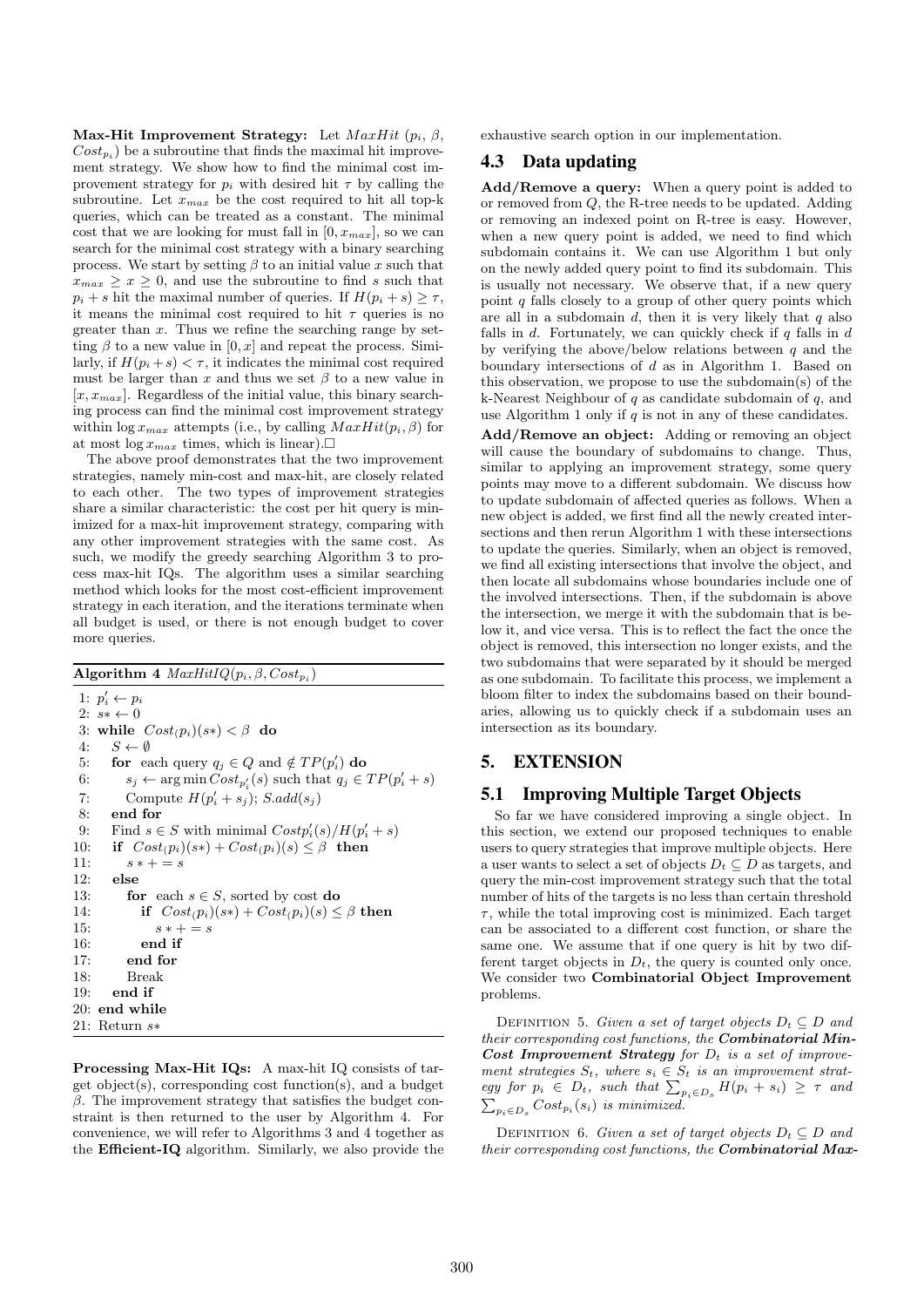**Hit Improvement Strategy** for  $D_t$  is a set of improvement strategies  $S_t$ , where  $s_i \in S_t$  is an improvement strategy for  $p_i \in D_t$ , such that  $\sum_{p_i \in D_s} Cost_{p_i}(s_i) \leq \beta$  and  $\sum_{p_i \in D_s} H(p_i + s_i)$  is maximized.

The two problems are both NP-hard, since the singleobject improvement strategy problems are their special cases. We can slightly modify the algorithms proposed in Section 4.2 to handle the combinatorial improvement strategy searching problems. To search for the combinatorial minimal cost improvement strategy, we can modify Algorithm 3 as follows: First finds the min-cost improvement strategies that can hit each query, and uses them as candidates. The algorithm then selects the candidate strategy with minimal cost per hit query. This process is repeated until at least the desired number of queries are hit. A more formal description is given as follows:

- Step 1: For each query q and each target object  $p_i$ , find the minimal-cost improvement strategy that makes  $p_i$  hits q. All such improvement strategies are used as candidates.
- Step 2: Find and apply the candidate strategy s with minimal cost per hit query. If the total number of hit queries after applying the strategy is larger than  $\tau$ , then instead of s, we should apply the candidate strategy that hits at least  $\tau$  queries with minimal cost. This is to avoid overachieving the desired number of hits, and thus increase the total cost.
- Step 3: If the number of query hit by the improved objects is less than  $\tau$ , repeat step 1 and 2.

Similarly, for max-hit IQ, we modify Algorithm 4 to make it applicable for multiple target objects.

- Step 1: For each query q and each target object  $p$ , find the minimal-cost improvement strategy that makes  $p_i$  hits q. All such improvement strategies are used as candidates.
- Step 2: Filter out the candidate strategies whose cost exceeds the remaining budget. If the candidate set is not empty, then select the candidate strategy with minimal cost per hit query, and apply it to the corresponding object. Update the remaining budget accordingly. If the candidate set is empty, then terminate.
- Step 3: If there is still available budget, repeat step 1 and 2.

# 5.2 Complex Utility Functions

We now discuss how to handle the case when the utility functions used in top-k queries are non-linear. Regardless of its complexity, a utility function  $f(p_i)$  can always be seen as a function  $f_{p_i}(q)$  for object  $p_i$ , in which the attribute values of  $p_i$  are treated as constants of the function, while the variable  $q$  consists of the other parameters of the top-k query (e.g., attribute weights as in linear utility functions). We explain the idea with a complex utility function example, applied on a Car dataset with three attributes (Table 1), where  $w_1$  and  $w_2$  are user-specified weights.

$$
u(Car \quad c) = \sqrt{w_1 * c.Price} + w_2 \frac{c.Capacity}{c.MPG} \tag{19}
$$

As showed in the table, each car object can be seen as a non-linear function, by treating its  $Price, MPG$  (Mileage Per Gallon gas), and Capacity as constants. The function

Table 1: Car dataset and the corresponding functions

| ΙD | Price | $\mathbf{MPG}$ | Capacity | $u(w_1, w_2)$                       |
|----|-------|----------------|----------|-------------------------------------|
|    | 15000 | 30             |          | $\sqrt{15000w_1 + w_2\frac{4}{30}}$ |
|    | 20000 | 28             |          | $\sqrt{20000w_1} + w_2\frac{6}{28}$ |
|    | 8000  | 35             |          | $\sqrt{8000w_1} + w_2 \frac{2}{35}$ |

has input variables  $(w_1, w_2)$ . The intersection of non-linear functions can take a more complex form. Generally, the intersection of two d-variable functions formulates a surface in the d-dimensional domain space. Nevertheless, our observation that these functions are sortable in subdomains partitioned by their intersection is still valid. Thus the proposed Efficient-IQ algorithm works as well over complex functions. Our concern is, however, for certain complex functions, the number of subdomains partitioned by intersections can be very large  $<sup>1</sup>$ , which may result in a high indexing cost.</sup>

To mitigate this problem, we propose to convert nonlinear functions into linear functions through variable substitution, i.e., replacing complex components of an equation with one variable to simplify the equation. After converting non-linear functions into linear ones, we can then apply the same techniques introduced in Section 4 for efficient processing of IQs. Consider an example of top-k queries with polynomial utility function, applied on a 4-dimensional dataset  $D^{\cdot}$ 

$$
u(p) = w_1(p^{(1)})^3 + w_2(p^{(2)} * p^{(3)}) + w_3(p^{(4)})^2 \tag{20}
$$

which contains three high degree terms. It can be converted into an equivalent linear function:

$$
u^*(p) = w_1 p^{(5)} + w_2 p^{(6)} + w_3 p^{(7)} \tag{21}
$$

where  $p^{(5)} = (p^{(1)})^3$ ,  $p^{(6)} = p^{(2)} * p^{(3)}$ , and  $p^{(7)} = (p^{(4)})^2$  are used to substitute  $p^{(1)}-p^{(4)}$ . As such, each object becomes 7-dimensional. Nevertheless, in this example, attributes 1 4 are no longer used in the converted utility function, thus the dataset can be treated as 3-dimension. The value of each augmented attributed is computed using the original attribute values of the object, thus they do not need to be computed and stored in advance. Instead, we simple store the conversion process as math formulas, and compute their values on the fly to avoid storage redundancy.

Variable substitution can be used to convert other forms of complex functions into linear ones as well. Consider function:

$$
u(p) = \sqrt{(w_1 - p^{(1)})^2 + (w_2 - p^{(2)})^2}
$$
 (22)

which computes the Euclidean distance between a data point and a given location  $\{w_1, w_2\}$ . We can make the following conversion:

u

$$
^*(p) = (w_1 - p^{(1)})^2 + (w_2 - p^{(2)})^2 \tag{23}
$$

$$
u^*(p) = (w_1^2 + w_2^2) - 2w_1p^{(1)} - 2w_2p^{(2)} \tag{24}
$$

$$
+ p^{(3)} + p^{(4)} \tag{25}
$$

where  $p^{(3)} = (p^{(1)})^2$  and  $p^{(4)} = p^{(2)})^2$  are the two augmented attributes. Note that  $u^*(p) = u(p)^2$ . Since distance is always positive, the ranking result of the converted function

<sup>1</sup>For linear functions, the number of such subdomains is bounded by  $O(n^d)$  where *n* is the number of objects and d the number of variables [17]. While for some high-degree functions, the number can be  $O(2^n)$ .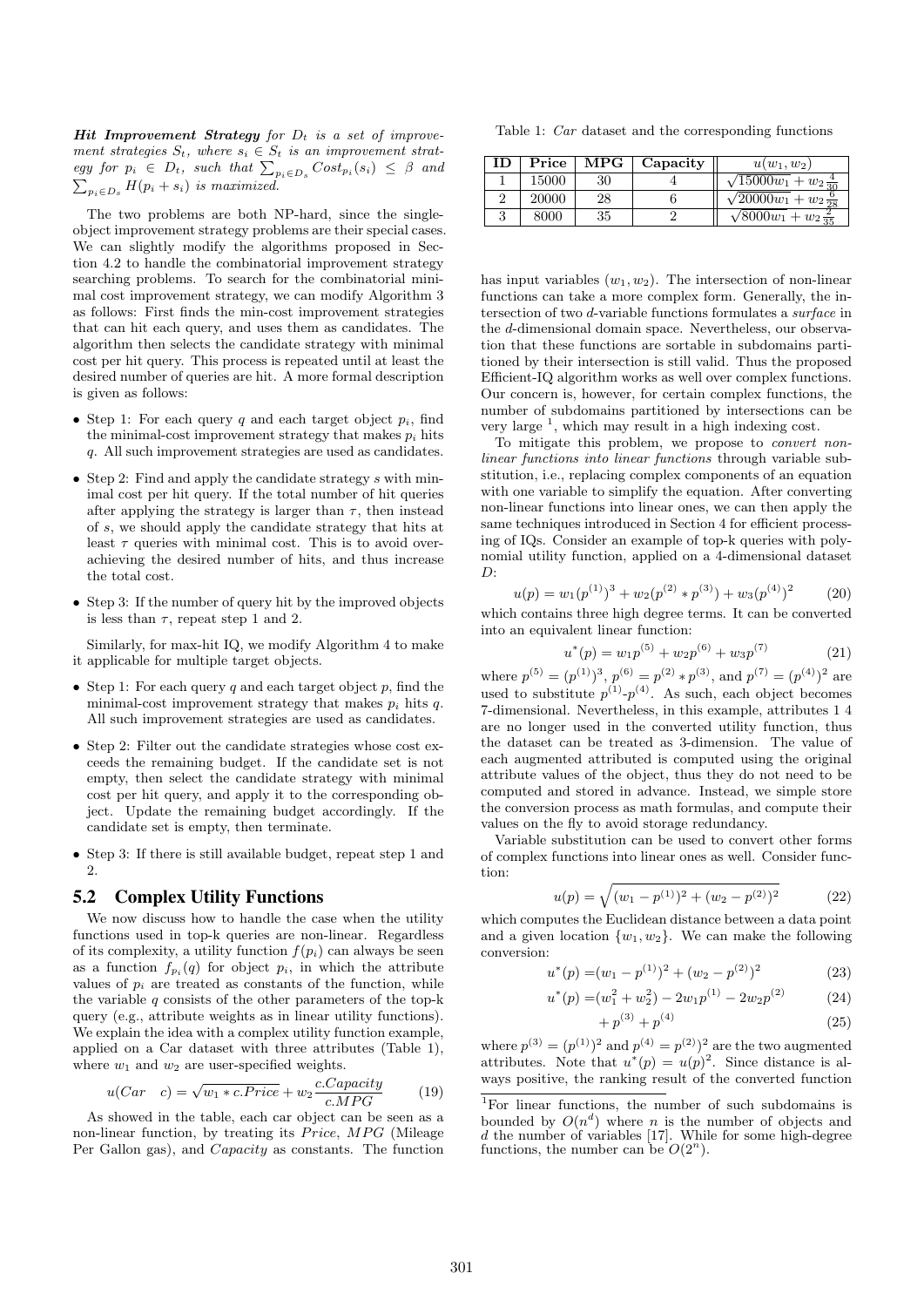remains the same.

#### 5.3 Heterogeneous Utility Functions

Since IQ allows users to apply complex utility functions, it is possible that each user defines a utility function with a completely different form. For example, to query the Car dataset (Table 1), some users may express their preference as a different utility function:

$$
v(Car \quad c) = \frac{c.MPG}{w_1 * c.Price} + w_2(c.Capacity)^2 \tag{26}
$$

In this case, we cannot simply use the value of  $(w_1, w_2)$  to differentiate different top-k queries. Because even for the same  $(w_1, w_2)$ , the two functions 19 and 26 may compute different values, as they represent two evaluation methods over the same dataset. The default way to handle heterogeneous utility function is to add another column  $v(w_1, w_2)$ to the Car dataset, and use function outputs in this column to sort the objects when considering the top-k queries with  $v(Car \ c)$ . However, this will significantly increase the indexing cost, because we need to find subdomains for two different sets of functions, each has the same size of the object set.

To address this problem, we propose constructing a"generic" function in such a way that all the user-defined utility functions are special cases of this one function. Let's continue with the Car dataset example. Construct the following generic function for functions 19 and 26 by adding them up:

$$
G(Car \quad c) = u(Car \quad c) + v(Car \quad c) \tag{27}
$$

$$
=\sqrt{w_1 * c.Price} + w_2 \frac{c.Capacity}{c.MPG} \tag{28}
$$

$$
+\frac{c.MPG}{w_3 * c.Price} + w_4(c.Capacity)^2 \qquad (29)
$$

Now we can differentiate two queries by the value of  $(w_1, w_2, ...)$  $w_3, w_4$ ) as in the linear case. Our solution works because if a query uses function 19 as utility function, it must set  $w_3, w_4$  to 0. While for queries with function 26,  $w_1, w_2$  is 0. As such, we unify the domain of the two functions into one domain space, and are able to interpret each object as only one function.

# 6. IMPLEMENTATION AND EVALUATION

# 6.1 System Implementation



Figure 3: Graphic User Interface for Improvement Query

We have implemented the proposed techniques as an analytic tool and integrated it with the Database Management System (DBMS). The tool allows users to issue IQs in an interactive way via a Graphic User Interface (GUI) showed in Figure 3. Users can select target objects manually from the object dataset or via an SQL select statement. For the target objects, users specify which attributes can be adjusted and in what range, and also the cost function to be used for each object. Our system is implemented using C++ and C# on a Windows server with Intel Xeon 64-bit 8-core CPU running on 2.93GHz and 32GB RAM. An R-tree is used to index the queries. For comparison purpose, we implement four IQ processing schemes in our experiments.

- Efficient-IQ: This is the proposed heuristic algorithm, which uses the ESE algorithm for improvement strategy evaluation.
- RTA-IQ: This implementation uses the RTA algorithm, designed for reversed top-k query, to evaluate improvement strategies in each iteration, instead of the proposed ESE algorithm. Note that RTA supports only linear utility functions.
- Greedy: This implementation uses simple greedy algorithm. It always finds the query point that can be hit by any target object with the minimal cost, then repeats the process until the desired number of queries are hit (for Min-Cost IQs), or there is no budget left (for Max-Hit IQs).
- Random: This scheme randomly generates improvement strategies until it finds an improvement strategy that satisfies the improvement goal (i.e., hits the desired number of queries, or total cost less than the budget), and returns it as the answer to user's IQ.

## 6.2 Data Preparation

We test our system over four types of object datasets, namely Independent (IN), Correlated (CO), Anti-correlated (AC), and Real-world. IN, CO, and AC are synthetic datasets generated with the method described in [5]. Specifically, in IN, all attributes of an object are generated independently with a uniform distribution, while in CO and AC, attribute values of the an object is correlated or anti-correlated, respectively. Each generated object has 10 numerical attributes in range [0, 1]. We use two real-world datasets: VEHICLE and HOUSE. VEHICLE [1] contains 37051 vehicle models with attributes including year, weight, horse power, mileage per gallon (MPG), and annual cost. HOUSE is extracted from [18], including 100,000 records with four attributes house value, household income, number of person, and monthly mortgage payment. We normalize attributes of the realworld datasets to [0, 1].

We generate two sets of top-k queries, namely UN and CL. Both sets of queries use polynomial utility functions, while the distribution of function coefficients (weights) are uniform and independent in UN but clustered in CL. Details of how to generate such queries are given in [21]. The degree of each term in the function is randomly chosen from [1, 5] and the top- $k$  value is randomly selected from [1, 50]. The default experiment setting is given in table 2.

## 6.3 Experiment Results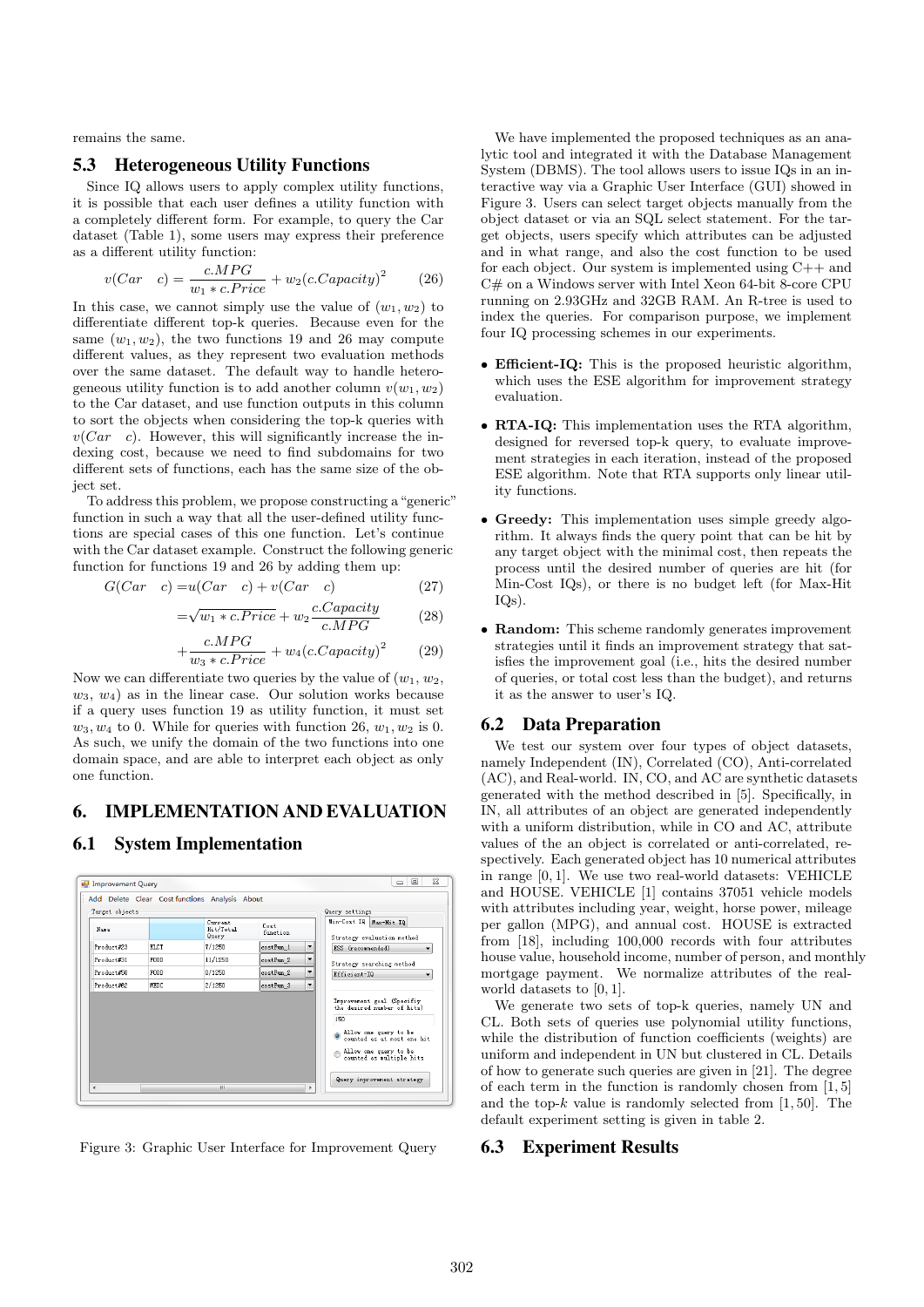Table 2: Experiment Setting

| Parameter      | Default | Range              |
|----------------|---------|--------------------|
|                | 100,000 | $50,000 - 200,000$ |
|                | 10,000  | $5,000 - 15,000$   |
|                | 250     | $100 - 500$        |
|                | 50      | $10 - 100$         |
| Dimensionality |         | 1 - 5              |

#### *6.3.1 Data Indexing*

We first evaluate the indexing cost of the proposed techniques, which involve the cost of building an R-tree over the query points and grouping them by subdomains. To better understand the scale of this cost, we compare indexing structure size (showed as percentage to the original dataset) and the total indexing time of the proposed technique (Efficient-IQ) with two benchmarks: 1) the cost of building only an R-tree on the query points (R-tree), and 2) the cost of building a Dominant Graph (DominantGraph) [26] for the objects, which is the state-of-the-art indexing technique for top-k query with linear utility functions.



Figure 4: Scalability to the object set size





We adjust the number of objects and report the corresponding indexing time and size of the proposed technique and DominantGraph (Figure 4). In order for Dominant Graph to work, we use only linear utility functions for top-k queries. For each test point, we generate 100 different utility functions and report the average indexing costs. We observe that the indexing cost on different types of synthetic data is almost the same, thus we report the average cost over all the types of datasets to save space. The dimension (i.e., number of variables) of the utility functions is uniformly picked in [1, 5]. The indexing time of DominantGraph is similar to our technique in general while Efficient-IQ incurs slightly higher storage overhead (less than 5% of the data size). However, our technique is unique in being able to support efficient processing of IQ.



Figure 6: Indexing cost of real-world datasets

We then adjust the number of queries and compare the proposed technique with building only an R-tree (Figure 5). This time we allow non-linear utility functions. For the same set of queries, the proposed Efficient-IQ requires about 20% - 25% more indexing time comparing with building only an R-tree. The extra time is used to find subdomains for each query point, in order to facilitate the ESE algorithm. The final index size, nevertheless, is only about 10% larger than an R-tree. This is because many adjacent query points fall in the same subdomain and thus we do not need to store the subdomain information for each of them. In general, the propose technique shows good scalability, in terms of indexing cost, with respect to both the number of objects and queries. Experiment over real-world datasets is consistent with that on synthetic data.

## *6.3.2 IQ Processing*

For query processing, we are interested in two metrics: 1) Average query processing time, and 2) Quality of the improvement strategy returned to the user. For Min-Cost IQ, the quality of an improvement query can be measured by its total cost. While for Max-Hit IQ, it's the total number of query hit by the improved objects. We use an unified quality measurement for both types of queries, i.e., the average cost per hit query of an improvement strategy, the lower the better. If multiple target objects hit the same query, we count them as only one hit. Our experiment shows that, even for the smallest dataset, exhaustive search takes more than 4 hours to process a query in average. Thus we compare only the 4 aforementioned schemes. For RTA-IQ to work, we limit the type of utility functions to linear with attribute weights normalized to 1. We use the following cost function for all objects:

$$
Cost(s) = \sqrt{\sum_{i=1}^{d} s_i^2}
$$
 (30)



Figure 7: Query processing on the IN object dataset

We evaluate the scalability of the proposed techniques with regard to the size of  $D$  and  $Q$  respectively. The results on different data sets are showed in Figure 7-13. For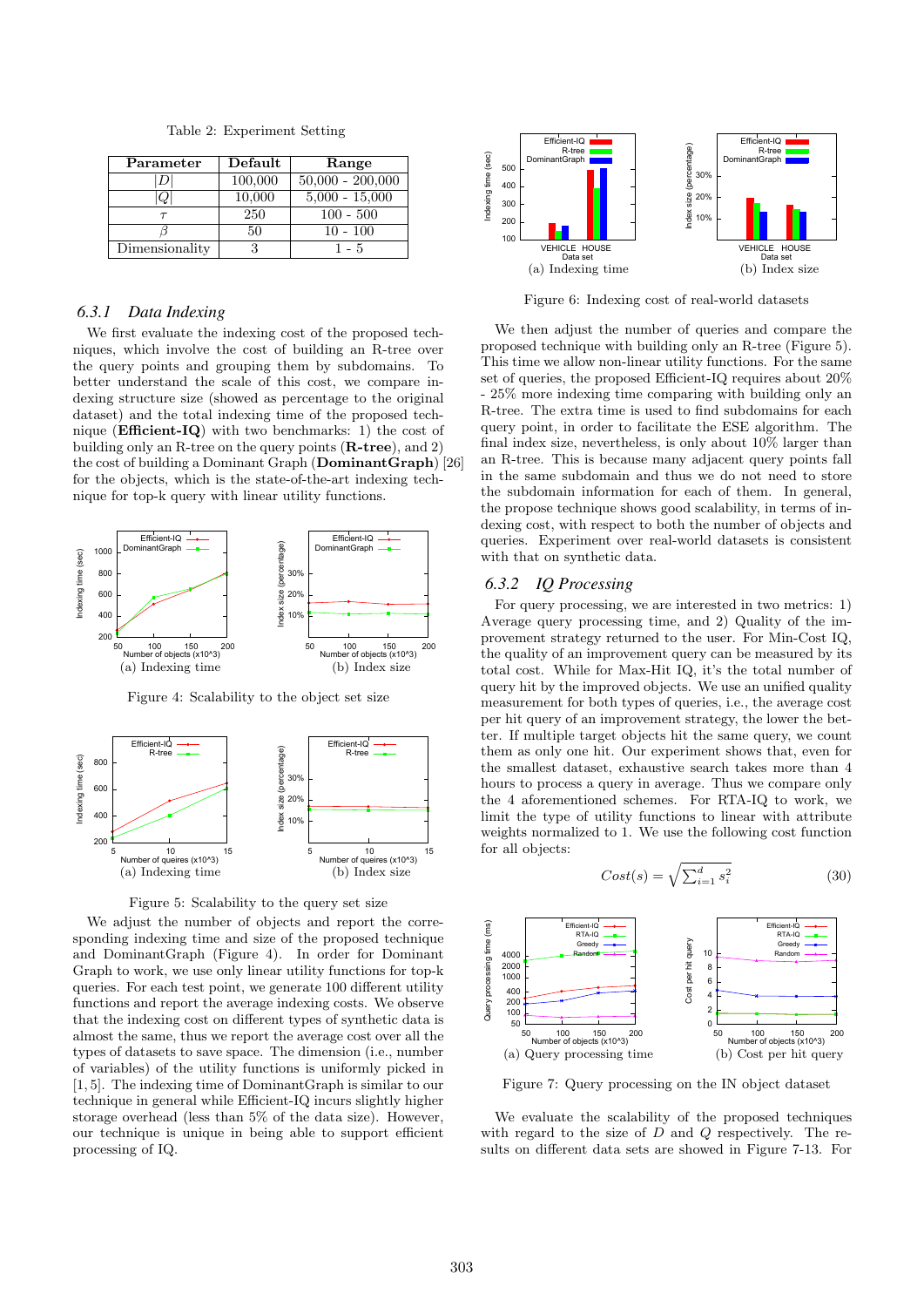

Figure 8: Query processing on the CO object dataset



Figure 9: Query processing on the AC object dataset



Figure 10: Query processing on the UN query dataset

each test point, we issue 100 Min-Cost IQs and 100 Max-Hit IQs, and report the average performance of the compared schemes. The parameters of these IQs are randomly and uniformly selected from the ranges given in Table 2. For each real-world dataset, we use a randomly generate query set that is one third of its size.

It is not surprising that Random is the fastest scheme in processing IQs, but it also yields the worst improvement strategy quality. The simple greedy algorithm has better strategy quality than Random, but is still very poor when compared with the proposed techniques. The Efficient-IQ achieves both good running time and high strategy quality. It outperforms RTA-IQ significantly in querying processing time, while achieving the best improvement strategy quality. (Note that RTA-IQ uses the same strategy-searching approach as Efficient-IQ, thus the quality of the strategies found by the two schemes is the same). The result shows that the good performance of the proposed technique is due to the combination of an efficient strategy searching method and a fast evaluation algorithm used in each searching iteration.

Finally, we evaluate the scalability of the proposed technique with respect to dimensionality of the functions (i.e., the number of variables in the interpreted functions). Since RTA only works on linear function, in this experiment we



Figure 11: Query processing on the CL query dataset



Figure 12: Query processing on the real-world datasets



Figure 13: Scalability to the number of variables in functions

plot only the result of Efficient-IQ. The result (Figure ) shows as the number of variables increases, the query processing time increases too, but in a sub-linear way. That means the query processing time becomes less sensitive to dimensionality as it increases, which is a desired feature.

## 7. CONCLUSION

We live in a society that is competitive in nature. Daily we face the challenges of improving something to make it more competitive against its peers. In this paper, we consider the problem of finding improvement strategies. We propose a new type of query called Improvement Query (IQ) that has two variants. A Min-Cost IQ retrieves the improvement strategy with minimal cost for some target object to hit a desired number of top-k queries, and a Max-Hit IQ tries to find an improvement strategy that maximize the number of hit queries with a given budget. Here the cost of an improvement strategy is modeled by a user-defined cost function. We show that finding the exact answers to both queries are NP-Hard and propose a suite of heuristic solutions. Our key idea is to interpret each object as a function and treat each top-k query as as its input. As such, the set of functions can be strictly sorted by their output in each subdomain partitioned by their intersections. The geomet